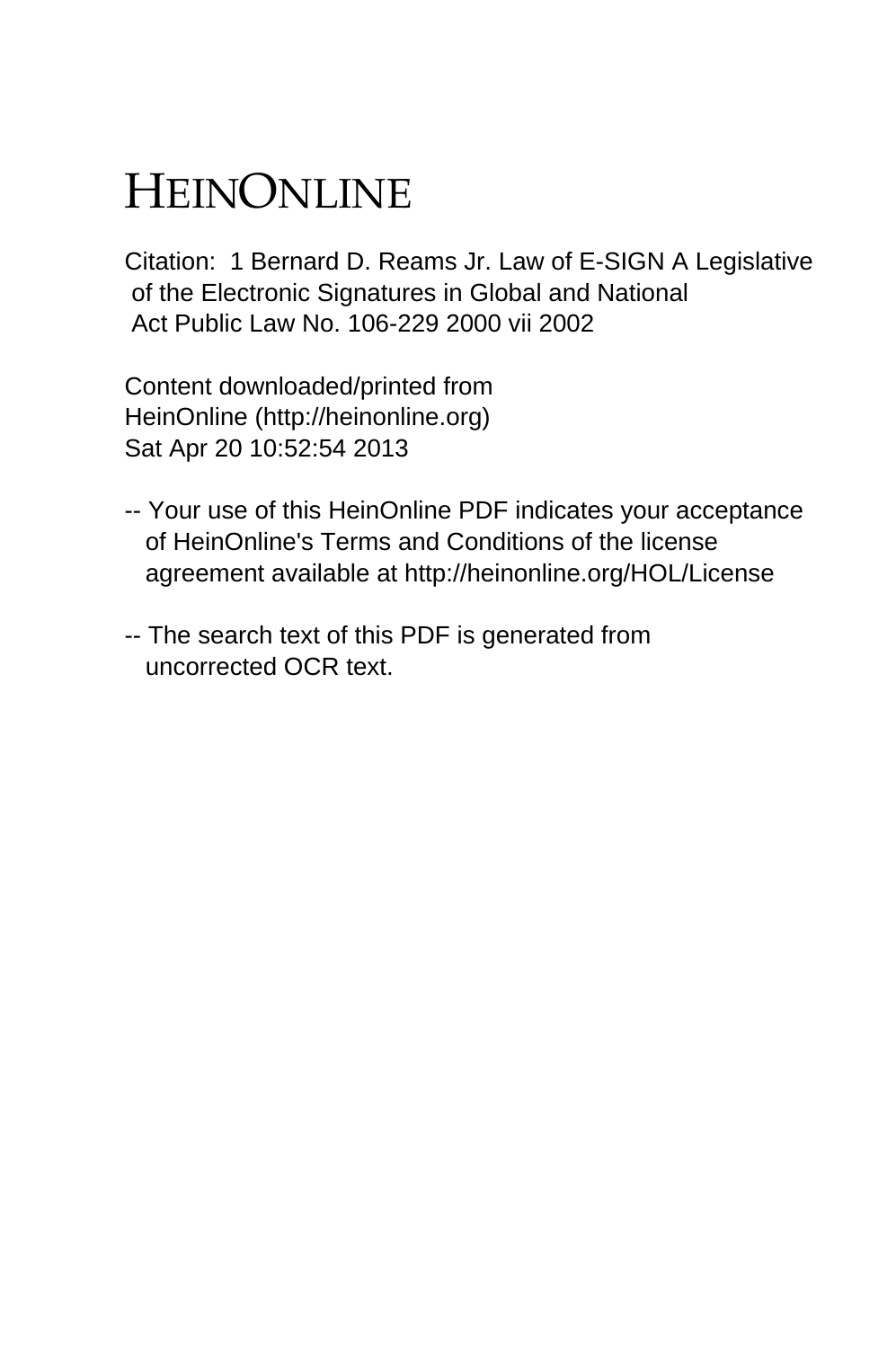#### **Table of Documents**

#### **Volume 1**

#### I. **PUBLIC LAW**

**1.** Electronic Signatures in Global and National Commerce Act, Pub. L. No. **106-229,** 114 Stat. 464 (2000).

#### **H. HOUSE REPORTS**

- 2. HOUSE COMM. **ON SCIENCE, SPACE AND** TECHNOLOGY, COMPUTER SECURITY **ACT** OF 1987, H.R. REP. No. 100-153, pt. 1 (1987).
- 3. HOUSE COMM. ON GOVERNMENT OPERATIONS, COMPUTER SECURITYACTOF 1987, H.R. REP.NO. 100-153, pt. 2 (1987).
- 4. HOUSE COMM. ON THE JUDICIARY, SECURITY AND FREEDOM THROUGH ENCRYPTION (SAFE) ACT, H.R. REP. No. 105-108, pt. 1 (1997).
- 5. HOUSE COMM. ON INTERNATIONAL RELATIONS, SECURITY AND FREEDOM THROUGH ENCRYPTION (SAFE) ACT, H.R. REP. No. 105-108,pt. 2 (1997).
- **6.** HOUSE COMM. ON NATIONAL SECURITY, SECURITY AND FREEDOM THROUGH ENCRYPTION (SAFE) ACT OF 1997, H.R. REP. NO. 105-108, pt. 3 (1997).
- **7.** HOUSE COMM. ON INTELLIGENCE, SECURITY AND FREEDOM THROUGH ENCRYPTION (SAFE) ACT OF 1997, H.R. REP. No. 105-108, pt. 4 (1997).
- 8. HOUSE COMM. ON COMMERCE, SECURITY AND FREEDOM THROUGH ENCRYPTION (SAFE) ACT, H.R. REP. No. 105-108, pt. 5 (1997).
- 9. HOUSE COMM. ON SCIENCE, COMPUTER SECURITY ENHANCE-MENT ACT OF 1997, H.R. REP. No. 105-243 (1997).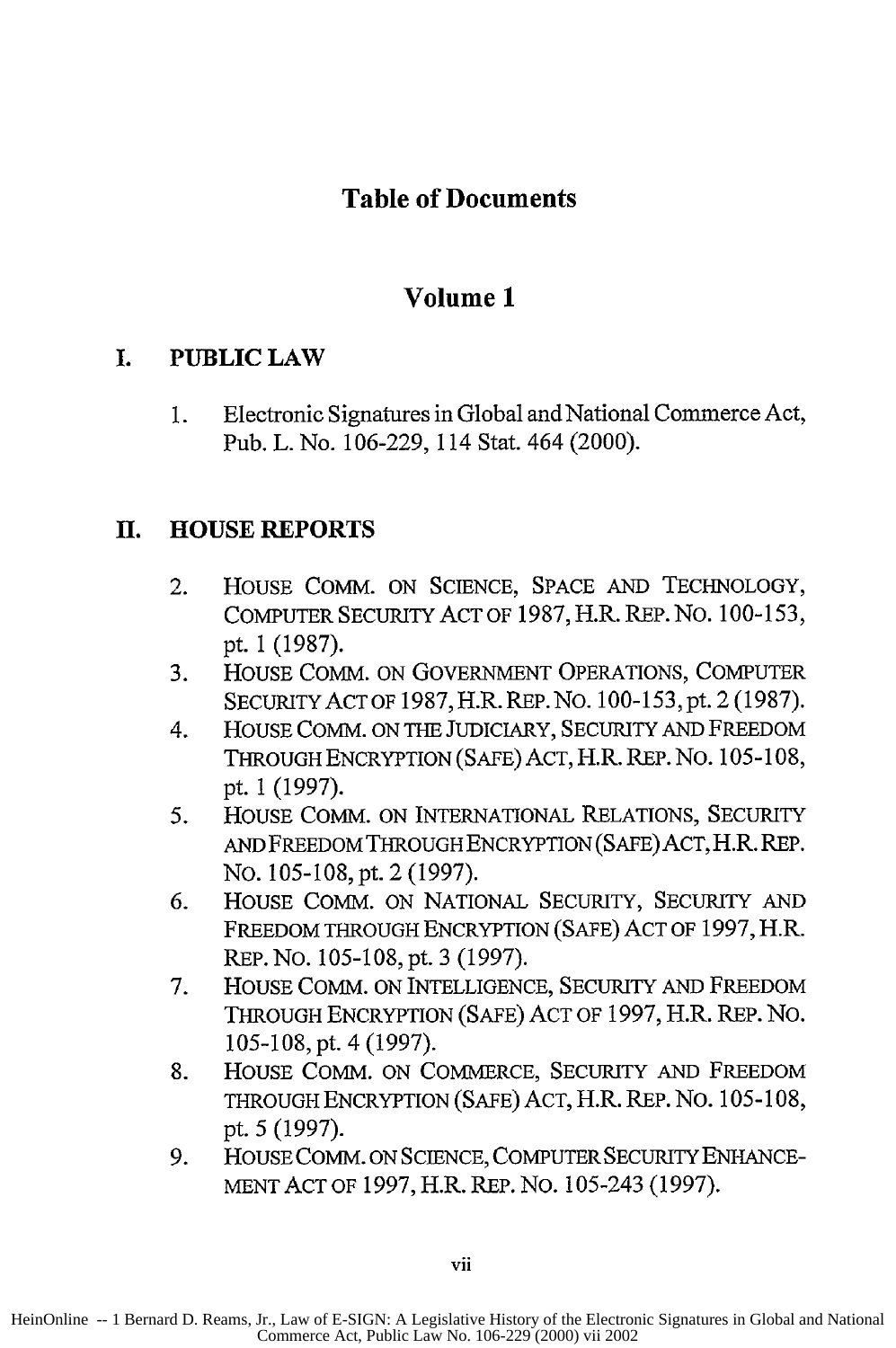- **10.** HOUSE COMM. ON COMMERCE, DIGITAL MILLENNIUM COPY-RIGHT ACT OF 1998, H.R. REP. No. 105-55 *1,* pt. 2 (1998).
- **11.** HOUSE COMM. ON COMMERCE, WIRELESS PRIVACY ACT OF 1999, H.R. REP. No. 106-24 (1999).
- 12. HOUSE COMM. ON THE JUDICIARY, SECURITY AND FREEDOM THROUGH ENCRYPTION (SAFE) ACT, H.R. REP. No. 106-117, pt. 1 (1999).
- 13. HOUSE COMM. ON COMMERCE, SECURITY AND FREEDOM THROUGH ENCRYPTION (SAFE) ACT, H.R. REP. **No.** 106-117, pt. 2 (1999).
- 14. HOUSE COMM. ON INTERNATIONAL RELATIONS, SECURITY AND FREEDOM THROUGH ENCRYPTION (SAFE) ACT, H.R. REP. No. 106-117, pt. 3 (1999).
- *15.* HOUSE COMM. ON ARMED SERVICES, PROTECTION OF NATIONAL SECURITY AND PUBLIC SAFETY ACT, H.R. REP. No. 106-117, pt. 4 (1999).
- 16. HOUSE COMM. ON INTELLIGENCE, ENCRYPTION FOR THE NATIONAL INTEREST ACT, H.R. REP. No. 106-117, pt. 5 (1999).
- 17. HOUSE COMM. ON COMMERCE, ELECTRONIC SIGNATURES IN GLOBALANDNATIONAL COMMERCEACT, H.R. REP. No. 106- 341, pt. 1 (1999).
- **18.** HOUSE COMM. ON BANKING AND FINANCIAL SERVICES, UNLAWFUL INTERNET GAMBLING FUNDING PROHIBITIONS ACT, H.R. REP. No. 106-771, pt. 1 (2000).
- 19. HOUSE COMM. ON SCIENCE, COMPUTER SECURITY ENHANCEMENT ACT OF 2000, H.R. REP. No. 106-876 (2000).
- 20. HOUSE COMM. ON SCIENCE, ELECTRONIC COMMERCE ENHANCEMENT ACT OF 2000, H.R. REP. No. 106-877 (2000).

#### **III. SENATE REPORTS**

- 21. SENATE COMM. ON THE JUDICIARY, ELECTRONIC COMMUNICATIONS PRIVACY ACT OF 1986, S. REP. No. 99- 541 (1986).
- 22. SENATE COMM. ON THE JUDICIARY, THE DIGITAL TELEPHONY BILL OF 1994, **S.** REP. No. 103-402 (1994).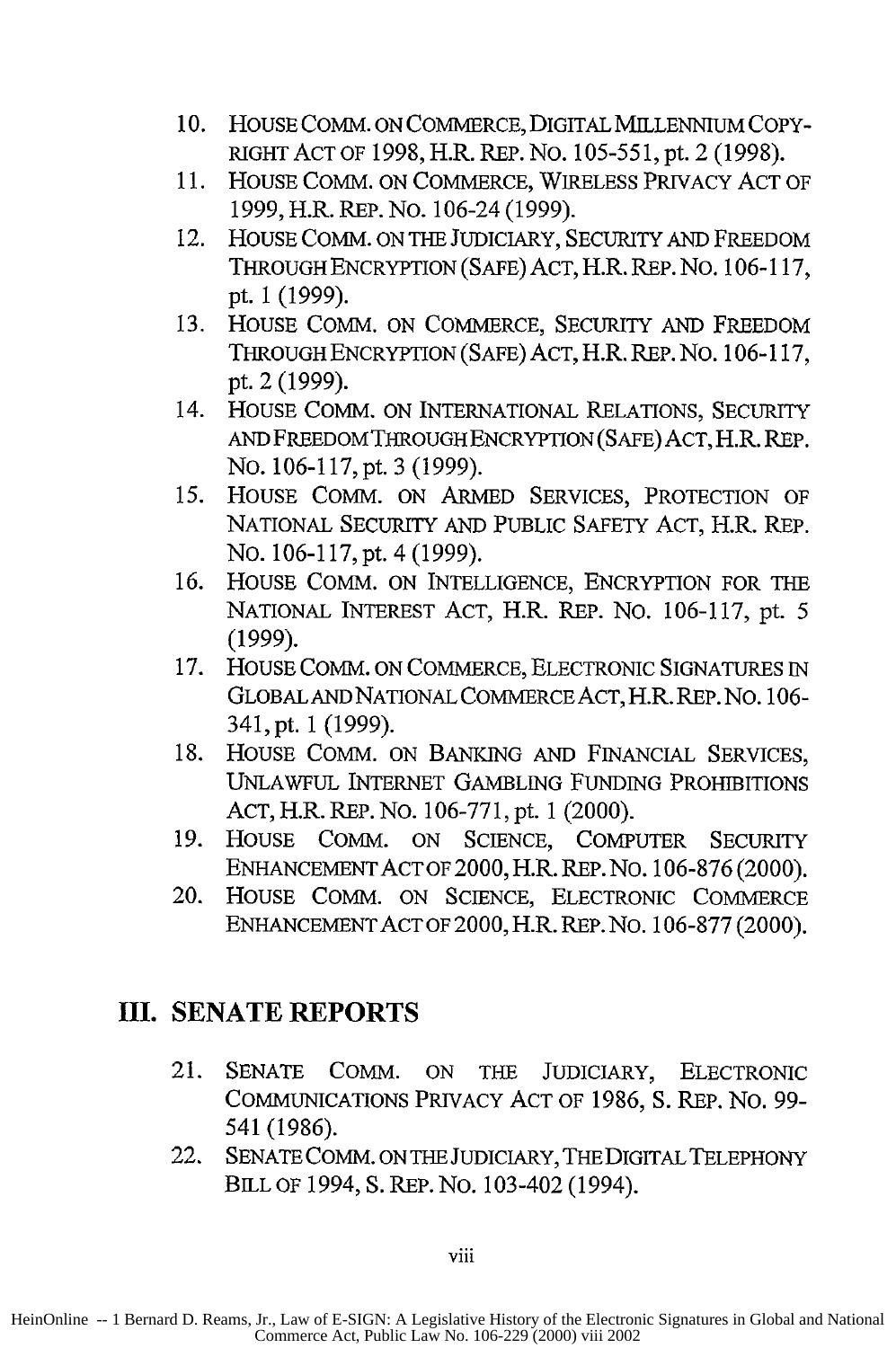#### **III. SENATE REPORTS** *(continued)*

- **23.** SENATE COMM. ON THE JUDICIARY, THE INDUSTRIAL ESPIONAGE ACT OF **1996, S.** REP. No. 104-359 (1996).
- 24. SENATE SELECT COMM. ON INTELLIGENCE, COMMITTEE ACTIVITIES, 1996, S. REP. No. 105-1 (1997).
- 25. SENATE COMM. ON THE JUDICIARY, THE DIGITAL MILLEN-NIUM COPYRIGHT ACT OF 1998, **S.** REP. No. 105-190 (1998).
- 26. SENATE COMM. ON COMMERCE, SCIENCE, AND TRANSPOR-TATION, COMPUTER SECURITY ENHANCEMENT ACT OF 1997, S. REP. NO. 105-412 (1998).
- 27. SENATE COMM. ON THE JUDICIARY, THE INTERNET GAMBLING PROHIBITION ACT, S. REP. No. 106-121 (1999).
- 28. SENATE COMM. ON COMMERCE, SCIENCE, AND TRANSPOR-TATION, PROMOTE RELIABLE ON-LINE TRANSACTIONS TO ENCOURAGE COMMERCE AND TRADE (PROTECT) ACT OF 1999, **S.** REP. No. 106-142 (1999).
- 29. SENATE COMM. ON GOVERNMENTAL AFFAIRS, GOVERNMENT INFORMATION SECURITY ACT OF 1999, **S.** REP. No. 106-259  $(2000).$

### **IV. HEARINGS**

#### **A. House Hearings**

- 30. *Security and Freedom Through Encryption (SAFE) Act: Hearing on H.R. 850 Before the Subcomm. on Courts and Intellectual Property of the House Comm. on the Judiciary,* 106th Cong. (1999).
- 31. *Encryption Security in a High Tech Era: Hearing Before the Subcomm. on International Economic Policy and Trade of the House Comm. on International Relations,* 106th Cong. (1999).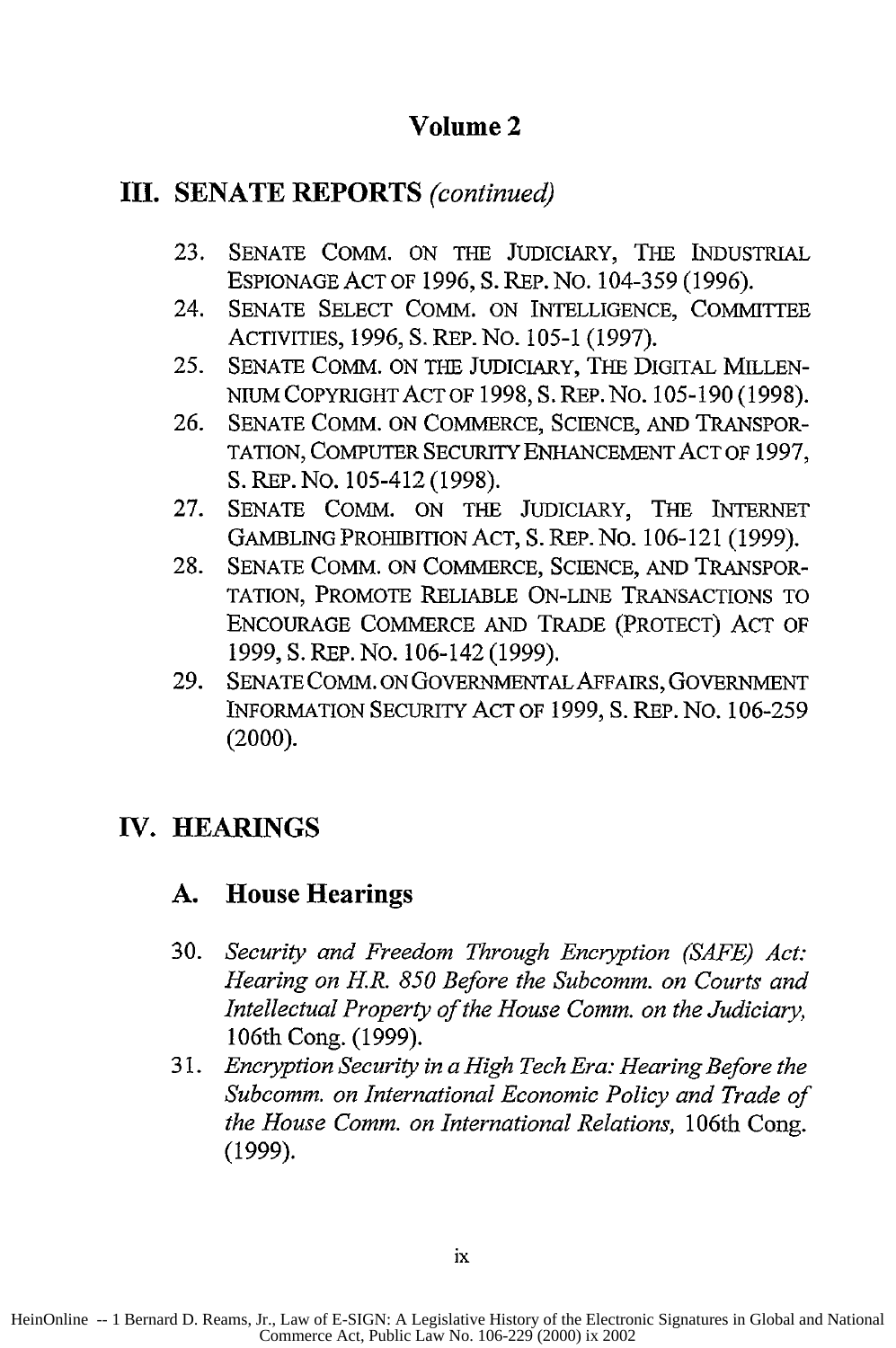- 32. *The Security and Freedom Through Encryption (SAFE) Act: Hearing on H.R. 850 Before the Subcomm. on Telecommunications, Trade, and Consumer Protection of the House Comm. on Commerce,* 106th Cong. (1999).
- 33. *The Electronic Signatures in Global andNational Commerce Act: Hearing on H.R. 1714 Before the Subcomm. on Finance an Hazardous Materials of the House Comm. on Commerce.* 106th Cong. (1999).
- 34. *H.R. 2413, The Computer Security Enhancement Act of 1999: Hearing Before the Subcomm. on Technology of the House Comm. on Science,* 106th Cong. (1999).

#### **B. Senate Hearings**

- 35. *Current and Projected National Security Threats to the United States: Hearing Before the Senate Select Comm. on Intelligence,* 105th Cong. (1998).
- 36. *An Industry View of the Satellite Export Licensing Process: Hearing Before the Subcomm. on International Security, Proliferation, and Federal Services of the Senate Comm. on Governmental Affairs,* 105th Cong. (1998).

#### **Volume 3**

#### **IV. HEARINGS** *(continued)*

#### **A. Senate Hearings** *(continued)*

- 37. *GAO Report on High Performance Computers: Hearing Before the Subcomm. on International Security, Proliferation, and Federal Services of the Senate Comm. on Governmental Affairs,* 105th Cong. (1998).
- 38. *Counterterrorism and Infrastructure Protection: Special Hearing Before the Subcomm. of the Senate Comm. on Appropriations,* 106th Cong. (1999).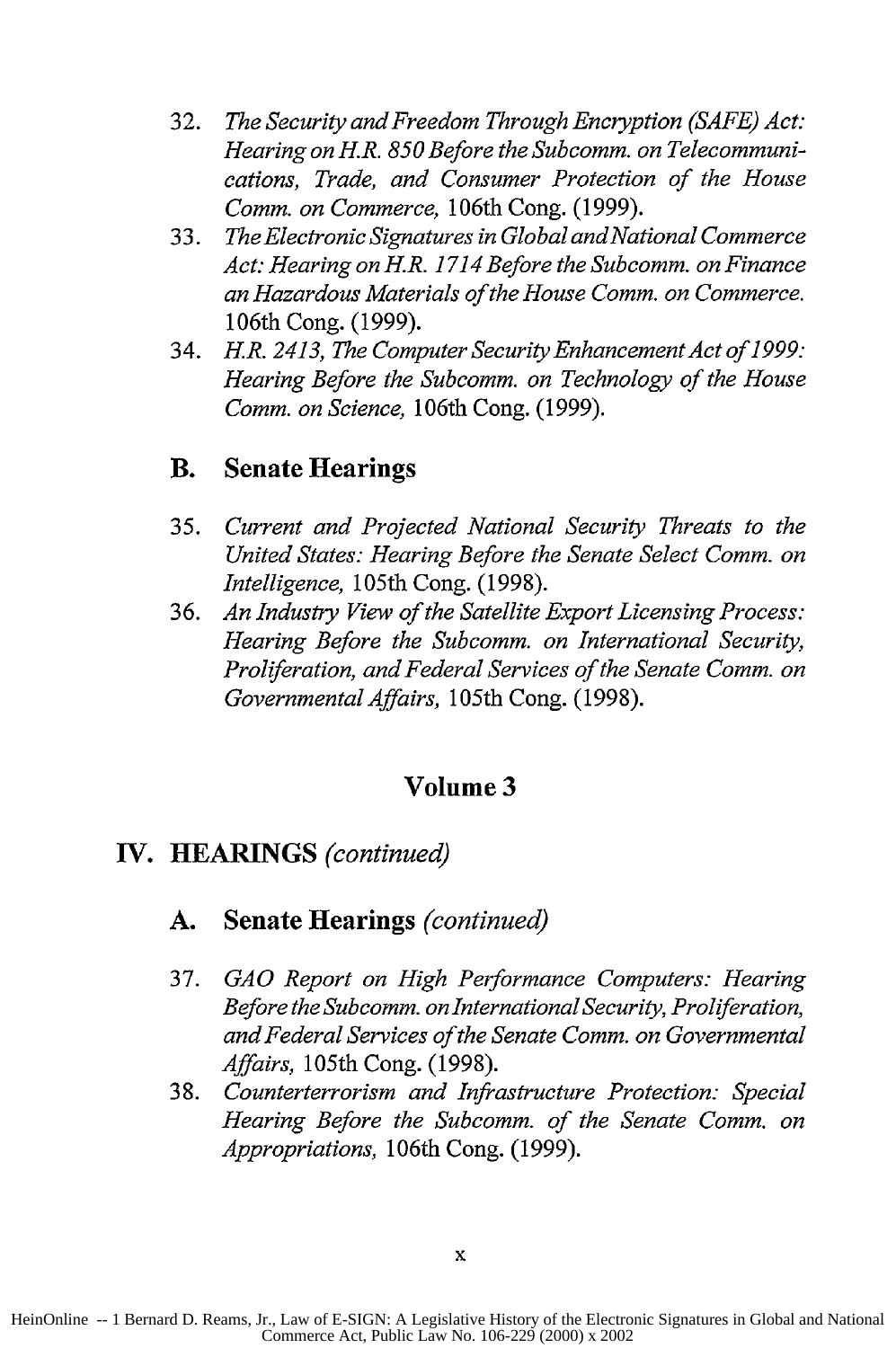- 39. *The Copyright Office Report on Copyright and Digital Distance Education: Hearing Before the Senate Comm. on the Judiciary,* 106th Cong. (1999).
- 40. *The Inspectors General Report on the Export-Control Process for Dual-Use and Munitions List Commodities: Hearing Before the Senate Comm. on Governmental Affairs,* 106th Cong. (1999).
- 41. *Broadband: Competition and Consumer Choice in High-Speed Internet Services and Technologies: Hearing Before the Senate Comm. on the Judiciary,* 106th Cong. (1999).
- 42. *Oversight of the Federal Asset Forfeiture: Its Role in Fighting Crime: Hearing Before the Subcomm. on Criminal Justice Oversight of the Senate Comm. on the Judiciary,* 106th Cong. (1999).
- 43. *Challenges Facing the Next US. Ambassador to the People's Republic of China-(Includes Nomination Hearing of Adm. Joseph W. Phueher): Hearing Before the Senate Comm. on Foreign Relations,* 106th Cong. (1999).
- 44. *Current and Projected National Security Threats to the United States: Hearing Before the Senate Select Comm. on Intelligence,* 106th Cong. (2000).
- 45. *Cybercrime: Special Hearing Before a Subcomm. of the Senate Comm. on Appropriations,* 106th Cong. (2000).
- 46. *Cyber Attack: Is the Government Safe?: Hearing Before the Senate Comm. on GovernmentalAffairs,* 106th Cong. (2000).

#### **IV. HEARINGS** *(continued)*

#### **A. Senate Hearings** *(continued)*

- 47. *Cybercrime: Can a Small Business Protect Itsel?.: Forum Before the Senate Comm. on Small Business,* 106th Cong. (2000).
- 48. *The Wassenaar Arrangement and the Future of Multilateral Export Controls: Hearing Before the Senate Comm. on Governmental Affairs,* 106th Cong. (2000).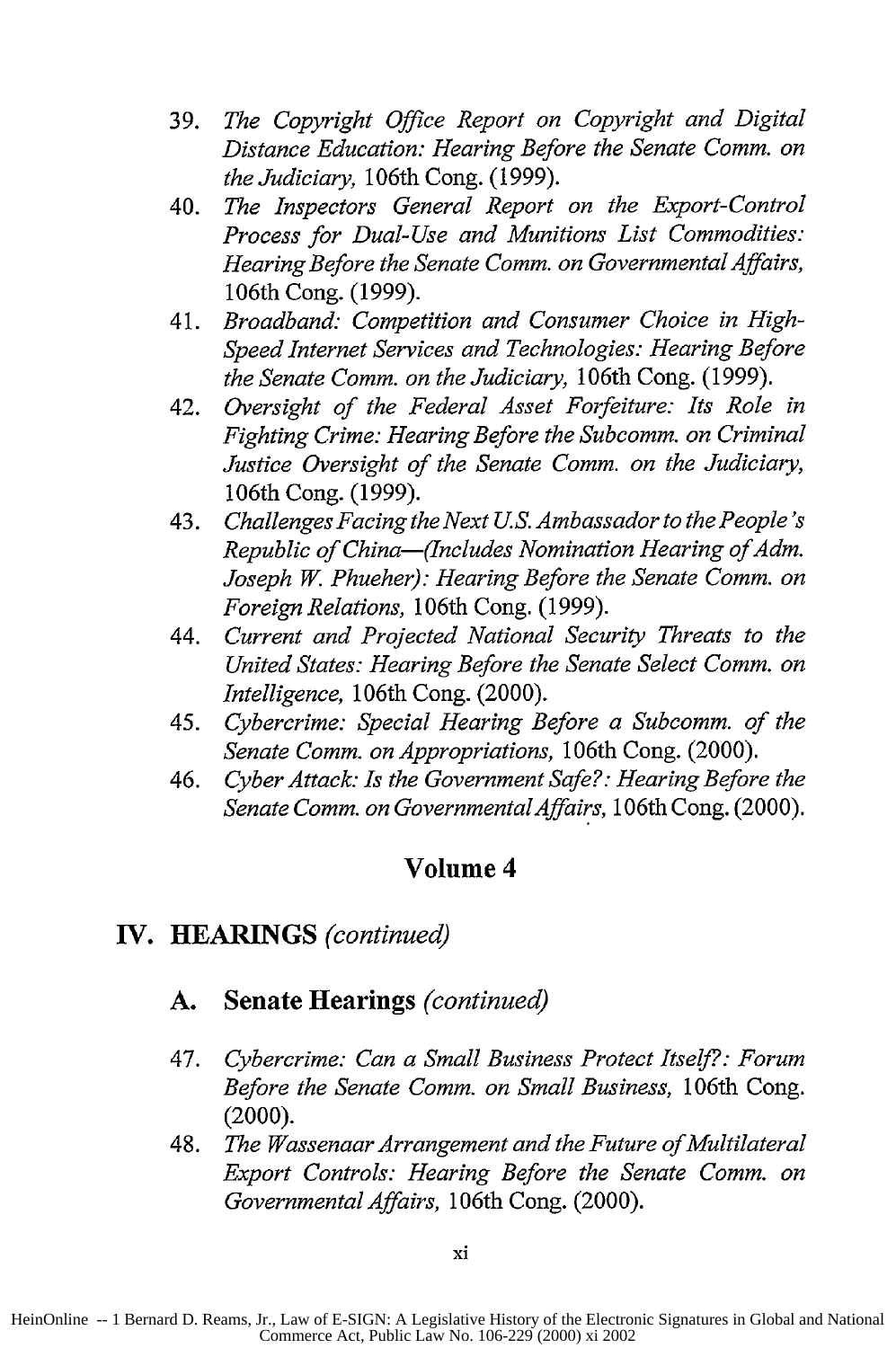#### **V. CONGRESSIONAL RECORD**

- 49. 143 CONG. REC. E245-47 (daily ed. Feb. 12, 1997) (statement of Rep. Goodlatte).
- 50. 143 CONG. REC. S 1930 (daily ed. Mar. 4, 1997) (statement of Sen. Kerrey).
- 51. 143 CONG. REC. S4611-13 (daily ed. May 15, 1997) (statement of Sen. Abraham).
- 52. 143 CONG. REC. S4684-86 (daily ed. May 19, 1997) (statement of Sen. Kerrey).
- 53. 143 CONG. REC. E1231-32 (daily ed. June 17, 1997) (statements of Rep. Sensenbrenner, Rep. Morella, and Rep. Gordon).
- 54. 143 CONG. REC. E1320 (daily ed. June 25, 1997) (statement of Rep. Lofgren).
- 55. 143 CONG. REC. S6724-26 (daily ed. June 27, 1997) (statement of Sen. Lott).
- *56.* 143 CONG. REC. H6909-14 (daily ed. Sept. 4, 1997) (statement of Rep. Weldon).
- 57. 143 CONG. REC. H7293-98 (daily ed. Sept. 16, 1997) (statement of Rep. Sensenbrenner).
- 58. 143 CONG. REC. E1797-98 (daily ed. Sept. 18, 1997) (statement of Rep. Weldon).
- 59. 143 CONG. REC. S10298-99 (daily ed. Oct. 1, 1997) (statement of Sen. Kyl).
- 60. 143 CONG. REC. S10879-81 (daily ed. Oct. 21, 1997) (statement of Sen. Lott).
- 61. 143 CONG. REC. E2108 (daily ed. Oct. 28, 1997) (statement of Rep. Solomon).
- 62. 143 CONG. REc. **S** 11959 (daily ed. Nov. 7, 1997) (statement of Sen. Ashcroft).
- 63. 143 CONG. REc. S12078-80 (daily ed. Nov. 8, 1997) (statement of Sen. Abraham).
- 64. 143 CONG. REC. E2243-44 (daily ed. Nov. 8.1997) (statement of Rep. DeLay).
- 65. 143 CONG. REC. S12195-96 (daily ed. Nov. 8.1997) (statement of Sen. Murray).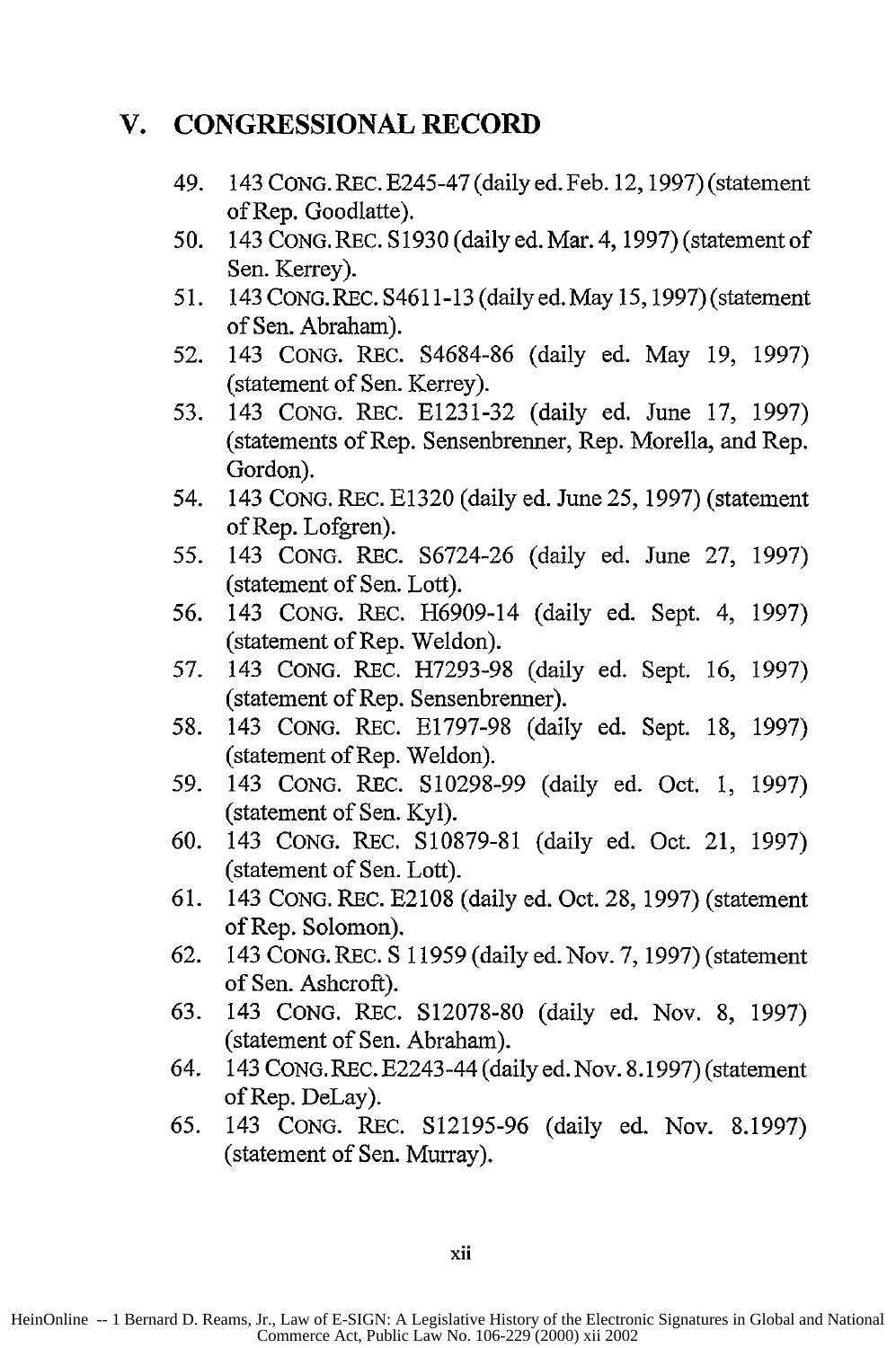- 66. 143 CONG. REC. E2289-90 (daily ed. Nov. 9.1997) (statement of Rep. Sherman).
- 67. 143 CONG. REC. E 2276 (daily ed. Nov. 9.1997) (statement of Rep. Dreier).
- 68. 143 CONG. REc. S 12480 (daily ed. Nov. 10.1997) (statement of Sen. Dorgan).
- 69. 143 CONG. REC. E2370-71 (daily ed. Nov. 13.1997) (statement of Rep. Smith).
- 70. 144 CONG. REC. **S10515** (daily ed. Sept. 17.1998) (statement of Sen. Leahy).
- 71. 144 CONG. REC. S11902-07 (daily ed. Oct. 8.1998) (statement of Sen. Nickles).
- 72. 144 CONG. REC. S2151-52 (daily ed. Oct. 9.1998) (statement of Sen. Lott).
- 73. 144 CONG. REC. S12375-77 (daily ed. Oct. 12.1998) (statement of Sen. Hatch).
- 74. 144 CONG. REC. E2136-39 (daily ed. Oct. 13.1998) (statement of Rep. Bliley).
- 75. 144 CONG. REC. E2144 (daily ed. Oct. 13.1998) (statement of Rep. Tauzin).
- 76. 144 CONG. REC. S12612-20 (daily ed. Oct. 15.1998) (statement of Sen. Craig).
- 77. 144 CONG. REC. S 12851 (daily ed. Oct. 21.1998) (statement of Sen. Ashcroft).
- 78. 145 CONG. REC. S3771-72 (daily ed. Apr. 15, 1999) (statement of Sen. McCain).
- 79. 145 CONG. REc. H2142 (daily ed. Apr. 20, 1999) (statement of Rep. Smith).
- 80. 145 CONG. REC. H2242-43 (daily ed. Apr. 21, 1999) (statement of Rep. Smith).
- 81. 145 CONG. REc. H2527-28 (daily ed. Apr. 29, 1999) (statement of Rep. Smith).
- 82. 145 CONG REC. E827 (daily ed. May 3, 1999) (statement of Rep. Hooley).
- 83. 145 CONG. REc. H3379-82 (daily ed. May 19, 1999) (statement of Rep. Smith).
- 84. 145 CONG REC. E1055-58 (daily ed. May 20, 1999) (statement of Rep. Bliley).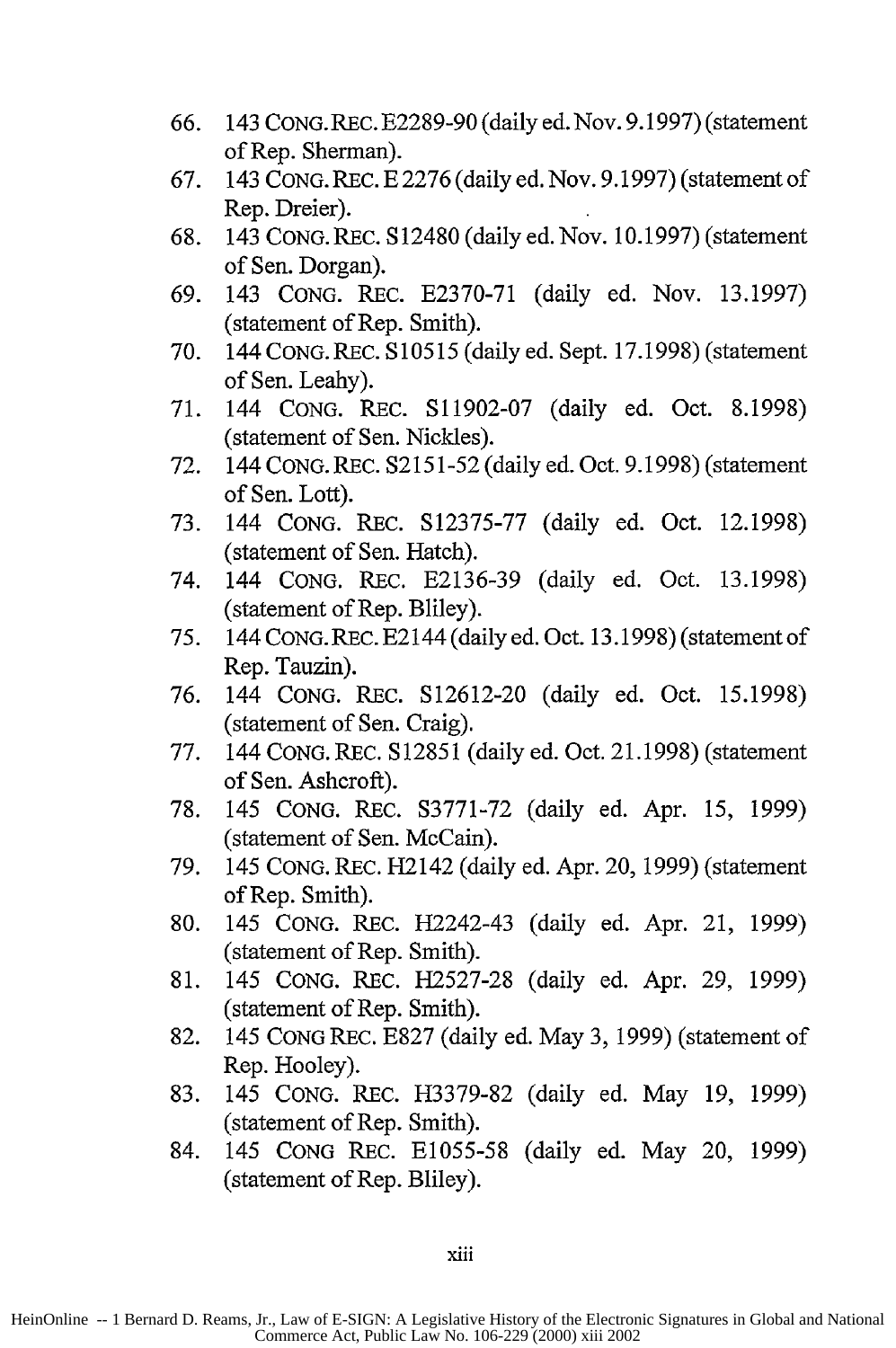- 85. 145 CONG. REC. H3999 (daily ed. June 9, 1999) (statement of Rep. Maloney).
- 86. 145 CoNG. REC. E1491 (daily ed. July 1, 1999) (statements of Rep. Sensenbrenner and Rep. Gordon).
- 87. 145 CONG. REC. S8949 (daily ed. July 21, 1999) (statement of Sen. Feingold).
- 88. 145 CONG. REC. H6929-50 (daily ed. Aug. 3, 1999) (floor debate).
- 89. 145 CONG. **REC.** S 10378 (daily ed. Aug. 5, 1999) (statement of Sen. Bingaman).
- 90. 145 CONG. REC. H8356-66 (daily ed. Sept. 15, 1999) (statement of Rep. Weldon).
- 91. 145 CONG. REC. S11049-50 (daily ed. Sept. 16, 1999) (message from President Clinton).
- 92. 145 CONG. REC. H8390-91 (daily ed. Sept. 21, 1999) (message from President Clinton).
- 93. 145 CONG. REC. H8624-25 (daily ed. Sept. 23, 1999) (statement of Rep. Smith).
- 94. 145 CONG. REC. S13151-56 (daily ed. Oct. 26, 1999) (statement of Sen. Abraham).
- 95. 145 CONG. REc. H10906-07 (daily ed. Oct. 27, 1999) (statement of Rep. Smith).
- 96. 145 CONG. REC. E2217 (daily ed. Oct. 29, 1999) (statement of Rep. Lahood).
- 97. 145 CoNG. REc. S 14222-23 (daily ed. Nov. 5, 1999) (statement of Sen. Domenici).
- 98. 145 CoNG. REC. H11731-49 (daily ed. Nov. 9, 1999) (floor debate).
- 99. 146 CONG. REC. H389-409 (daily ed. Feb. 15, 2000) (floor debate).
- 100. 146 CONG. REC. H974-79 (daily ed. Mar. 14,2000) (statement of Rep. Andrews).
- 101. 146 CONG. REc. S2813-14 (daily ed. Apr. 13,2000) (message from the House).
- 102. 146 CONG. REc. S3908-09 (daily ed. May 11, 2000) (statement of Sen. Akaka).
- 103. 146 CONG. REC. H4346-66 (daily ed. June 14, 2000) (floor debate).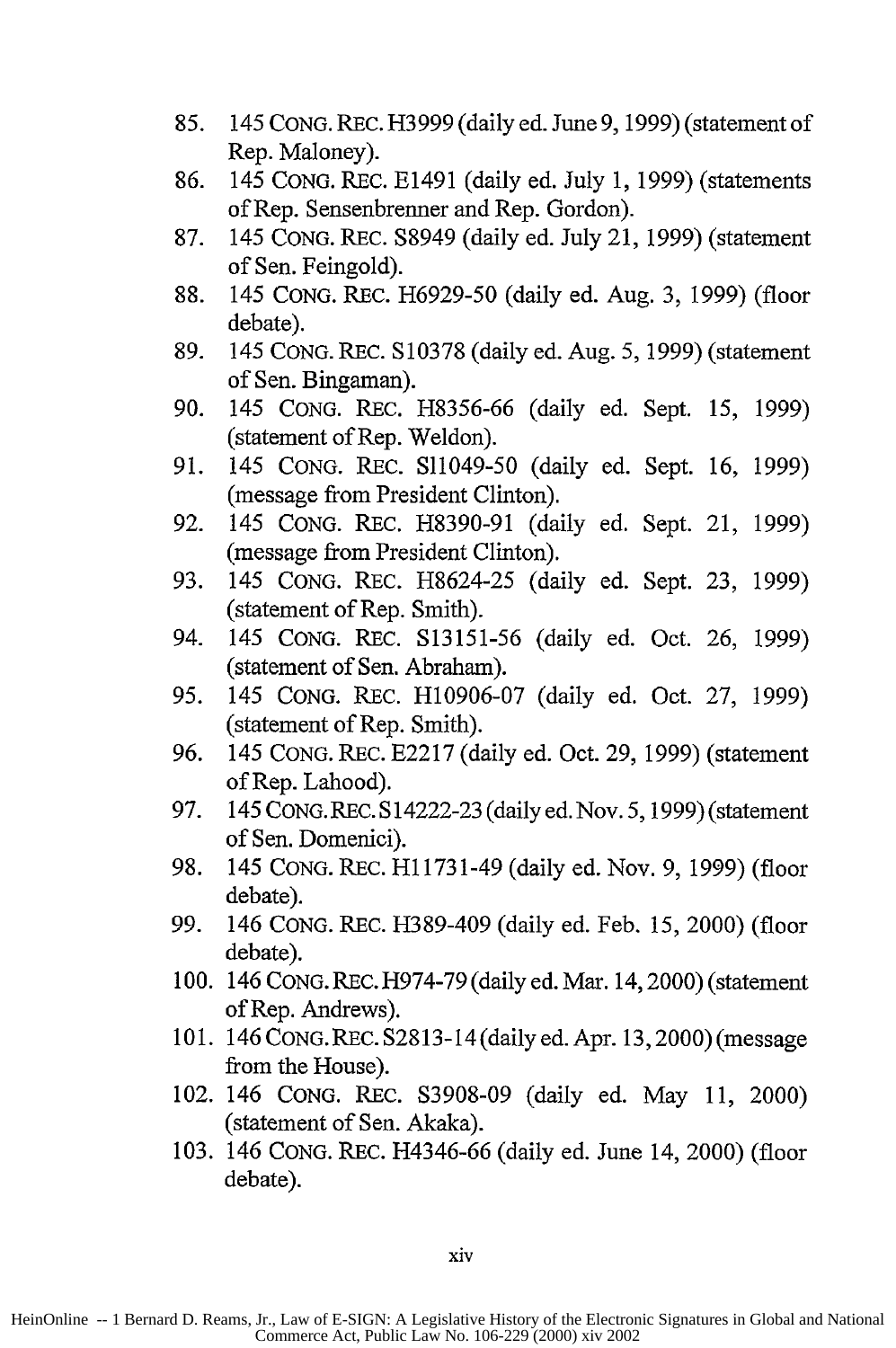- 104. 146 CONG. REC. S5215-31 (daily ed. June 15, 2000) (floor debate).
- 105. 146 CONG. REC. H8079-81 (daily ed. Sept. 26, 2000) (statement of Rep. Sensenbrenner).

#### **VI. PRESIDENTIAL REMARKS**

- 106. President's Memorandum on Encryption Export Policy, 32 WEEKLY COMP. PRES. Doc. 2397 (Nov. 15, 1996).
- 107. President's Executive Order 13026, Administration of Export Controls on Encryption Products, 32 WEEKLY COMP. PRESS DOC. 2399 (Nov. *15,* 1996).
- 108. President's Message to the Congress transmitting the proposed "Cyberspace Electronic Security Act of 1999," 35 WEEKLY COMP. PRES. Doc. 1760 (Sept. 20, 1999).
- 109. President's Statement on Signing Legislation Amending Certain Federal Reporting Requirements, 36 WEEKLY COMP. PRES. Doc. 975 (May 8, 2000).
- 110. President's Statement on Congressional Action on the "Electronic Signatures in Global and National Commerce Act," 36 WEEKLY COMP. PRES. DOC. 1314 (June 8, 2000).
- 111. President's Statement on the House of Representatives' Action on Electron on Electronic Signatures, 36 WEEKLY COMP. OF PRES. Doc. 1365 (June 19, 2000).
- 112. President's Statement on Signing the Electronic Signatures in Global and National Commerce Act, 39 WEEKLY COMP. OF PRES. Doc. 1568 (June 30, 2000).

#### **VII. RELATED LAW**

- 113. Economic Espionage Act of 1996, Pub. L. No. 104-294, 110 Stat. 3488 (1996).
- 114. Automatic Elimination and Sunset Reports Exemption, Pub. L. No. 106-197, 114 Stat. 246 (2000).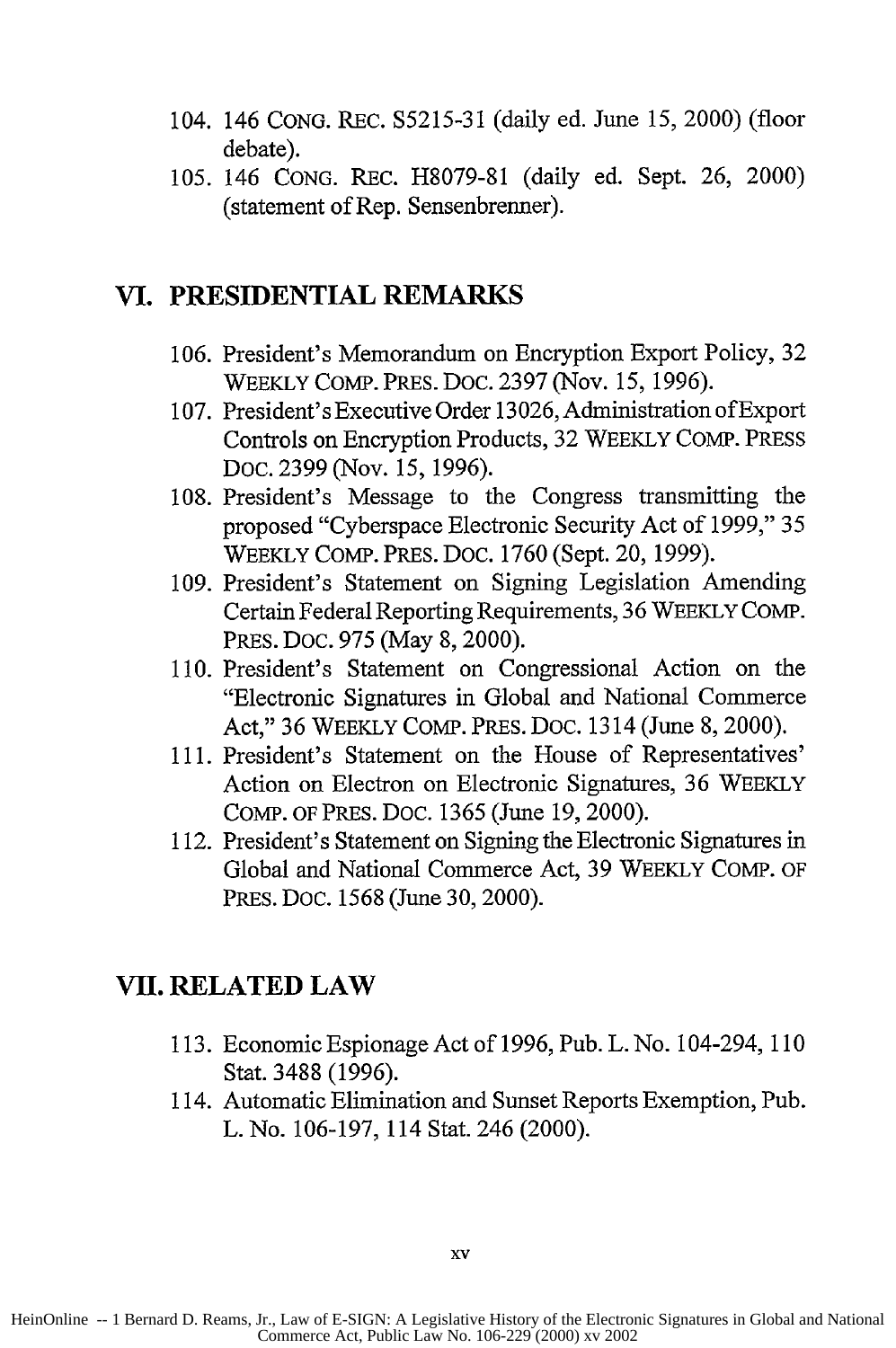#### **A. House Bills**

- 115. Communications Act of 1995, H.R. 1555, 104th Cong. (1995).
- 116. Health Care Fraud Prevention and Paperwork Reduction Act of 1995, H.R. 1912, 104th Cong. (1995).
- 117. Security and Freedom Through Encryption (SAFE) Act, H.R. 3011, 104th Cong. (1996).
- 118. Economic Espionage Act of 1996, H.R. 3723, 104th Cong. (1996).
- 119. Economic Espionage Act of 1996, H.R. 3723, 104th Cong. (1996). (Senate Amendment).

## **Volume 5**

#### **VIII. BILLS** *(continued)*

#### **A. House Bills** *(continued)*

- 120. Economic Espionage Act of **1996,** H.R. **3723,** 104th Cong. (1996) (House Amendment to Senate Amendment).
- 121. Security and Freedom Through Encryption **(SAFE)** Act, H.R. 695, 105th (1997).
- 122. Security and Freedom Through Encryption (SAFE) Act, H.R. 695, 105th Cong. (1997). [Report No. 105-108, Parts I, II, III, **IV,** V]
- 123. Computer Science Enhancement Act of 1997, H.R. 1903, 105th Cong. (1997).
- 124. Computer Science Enhancement Act of 1997, H.R. 1903, 105th Cong. (1997). [Report No. 105-243].
- 125. Computer Science Enhancement Act of 1997, H.R. 1903, 105th Cong. (1997). (Senate Version).
- 126. Communications Privacy and Consumer Empowerment Act, H.R. 1964, 105th Cong. (1997).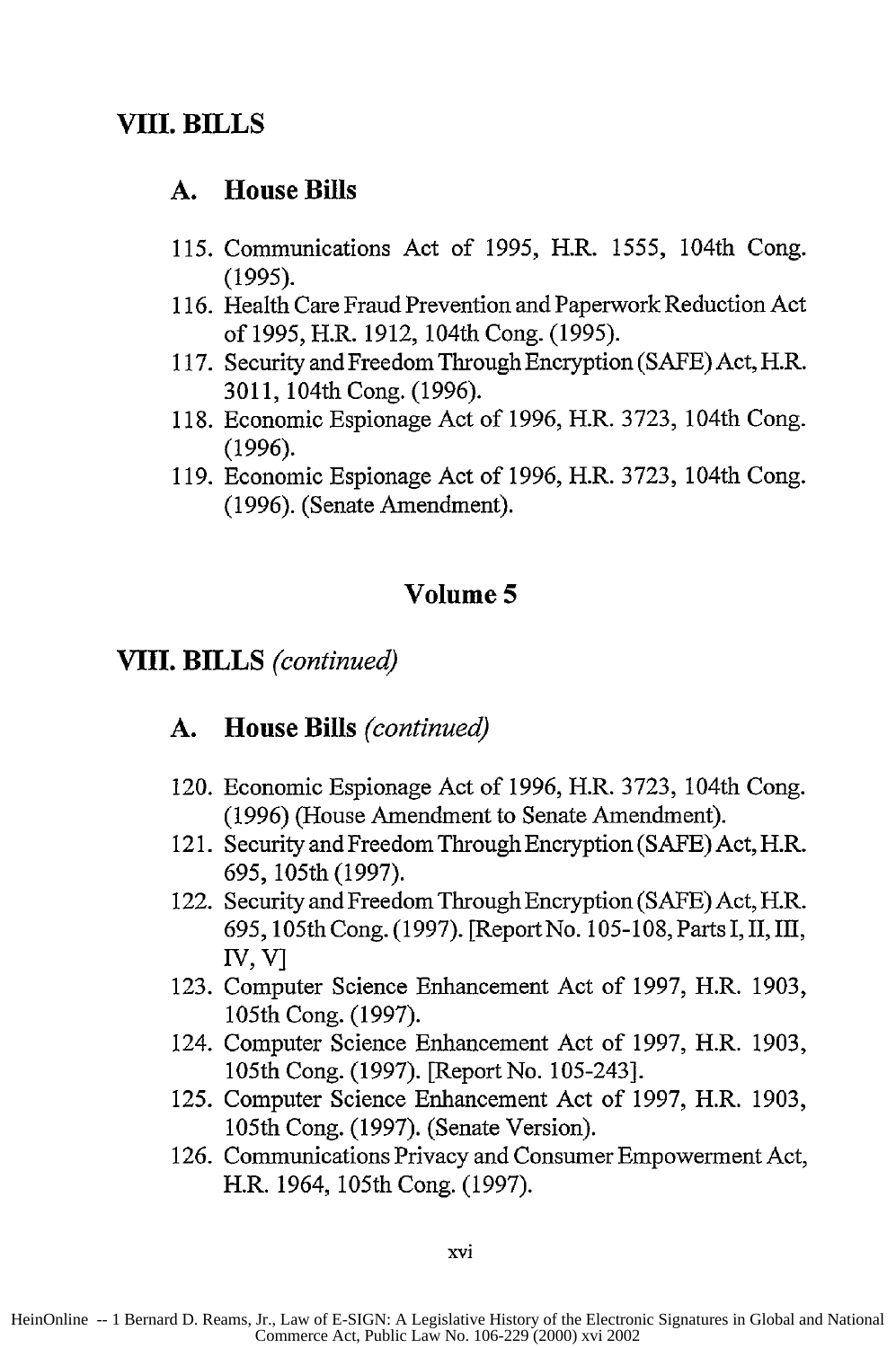- 127. Consumer Health and Research Technology (CHART) Protection Act, H.R. 3900, 105th Cong. (1998).
- 128. Government Waste, Fraud, and Error Reduction Act of 1998, H.R. 4243, 105th Cong. (1998).
- 129. WIPO Copyright Treaties Implementation Act, H.R. 2281, 105th Cong. (1998). [Report No. 105-55 1, Parts I and II].
- 130. Digital Millennium Copyright Act, H.R. 2281, 105th Cong. (1998).
- 131. Digital Millennium Copyright Act, H.R. 2281, 105th Cong. (1998). (Senate Version)
- 132. Security and Freedom Through Encryption (SAFE) Act, H.R. 850, 106th Cong. (1999).
- 133. Security and Freedom Through Encryption (SAFE) Act, H.R. 850, 106th Cong. (1999). [ReportNo. 106-117, Parts **1,** 11, 111, IV].

VIII. BILLS *(continued)*

#### **A. House Bills** *(continued)*

- 134. Medical Information Privacy and Security Act, H.R. 1057, 106th Cong. (1999).
- 135. Networking and Information Technology Research and Development Act, H.R. 2086, 106th Cong. (1999).
- 136. Networking and Information Technology Research and Development Act, H.R. 2086, 106th Cong. (2000). [Report No. 106-472, Part I]
- 137. Networking and Information Technology Research and Development Act, H.R. 2086, 106th Cong. (2000). (Senate Version).
- 138. Computer Security Enhancement Act of 1999, H.R. 2413, 106th Cong. (1999).
- 139. Computer Security Enhancement Act of 2000, H.R. 2413, 106th Cong. (2000). [Report No. 106-876].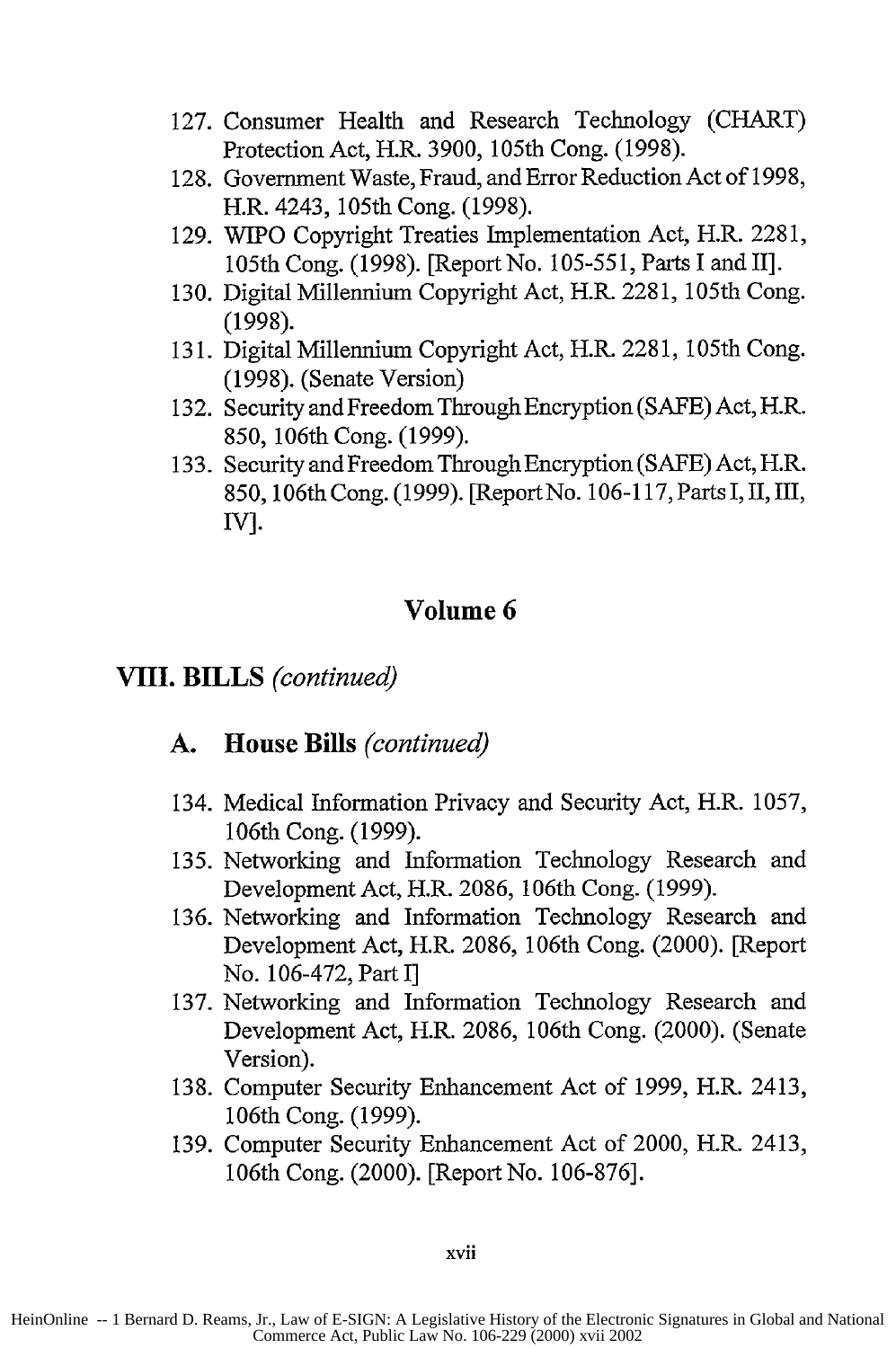- 140. Computer Security Enhancement Act of 2000, H.R. 2413, 106th Cong. (2000).
- 141. Consumer Health and Research Technology (CHART) Protection Act, H.R. 2455, 106th Cong. (1999).
- 142. Encryption for the National Interest Act, H.R. 2616, 106th Cong. (1999).
- 143. Electronic Commerce Enhancement Act of 2000, H.R. 4429, 106th Cong. (2000). [Report No. 106-877]
- 144. Electronic Commerce Enhancement Act of 2000, H.R. 4429, 106th Cong. (2000). (Senate Version)

#### B. **Senate Bills**

- 145. Communications Act of 1934, **S.** Res. 652, 104th Cong. (1995). (House of Representatives Version)
- 146. Industrial Espionage Act of 1996, S. 1556, 104th Cong. (1996).
- 147. Encrypted Communications Privacy Act of 1996, S. 1587, 104th Cong. (1996).
- 148. Promotion of Commerce On-Line in the Digital Era (Pro-CODE) Act of 1996, S. 1726, 104th Cong. (1996).
- 149. Promotion of Commerce On-Line in the Digital Era (Pro-CODE) Act of 1997, S. 377, 105th Cong. (1997).
- 150. Encrypted Communications Privacy Act of 1997, **S.** 376, 105th Cong. (1997).
- 151. Secure Public Networks Act, S. 909, 105th Cong. (1997)
- 152. Encryption Protects the Rights of Individuals from Violation and Abuse in Cyberspace (E-PRIVACY) Act, **S.** 2067, 105th Cong. (1998).
- 153. Federal Benefit Verification and Integrity Act, S. 2571, 105th Cong. (1998).
- 154. Medical Information Privacy and Security Act, **S.** 573, 106th Cong. (1999).
- *155.* Promote Reliable On-Line Transactions to Encourage Commerce and Trade (PROTECT) Act of 1999, **S.** 798, 106th Cong. (1999).
- 156. Electronic Rights for the 21st Century Act, **S.** 854, 106th Cong. (1999).
- 157. Internet Security Act of 2000, **S.** 2430, 106th Cong. (2000).

#### xviii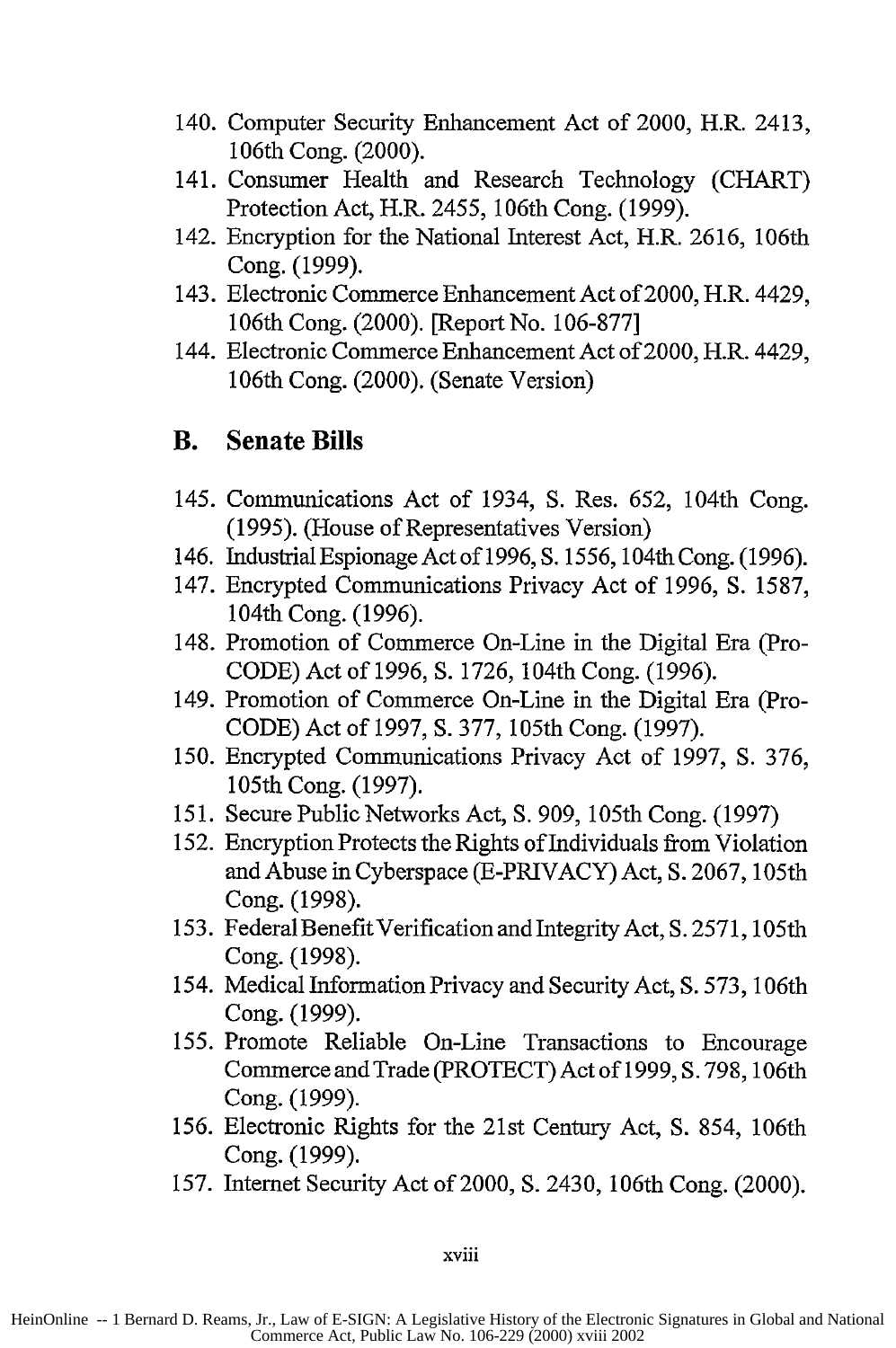#### **VIII. BILLS** *(continued)*

#### **A. Senate Bills** *(continued)*

- 158. Internet Integrity and Critical Infrastructure Protection Act of 2000, S. 2448, 106th Cong. (2000).
- 159. Internet Integrity and Critical Infrastructure Protection Act of 2000, S. 2448, 106th Cong. (2000). (Reported with an amendment)

#### **IX.** RELEVANT **DOCUMENTS**

#### **A. Federal Register**

- 160. Encryption Items Transferred From the U.S. Munitions List to the Commerce Control List, 61 Fed. Reg. 68,572 (Dec. 30, 1996) (to be codified at 15 C.F.R., pts. 730, 732, 734, 736, 738, 740, 742, 744, 748, 750, 768, 772, and 774).
- 161. Encryption Items, 63 Fed. Reg. 50,516 (Sept. 22, 1998) (to be codified at 15 C.F.R., pts. 732, 734, 740, 742, 743, 748, 750, 752, 770, 772, and 774).
- 162. Encryption Items, 63 Fed. Reg. 72,156 (Dec. 31, 1998) (to be codified at 15 C.F.R., pts. 740, 742, 743, 772, and 774).
- 163. Revision to Encryption Items, 65 Fed. Reg. 2,492 (Jan. 14, 2000) (to be codified at 15 C.F.R. 734, 740, 742, 770, 772, and 774).
- 164. Revisions to Encryption Items, 65 Fed. Reg. 62,600 (Oct. 19, 2000) (to be codified in 15 C.F.R., pts 732, 734, 740, 742, 744, 748, 770, 772 and 774).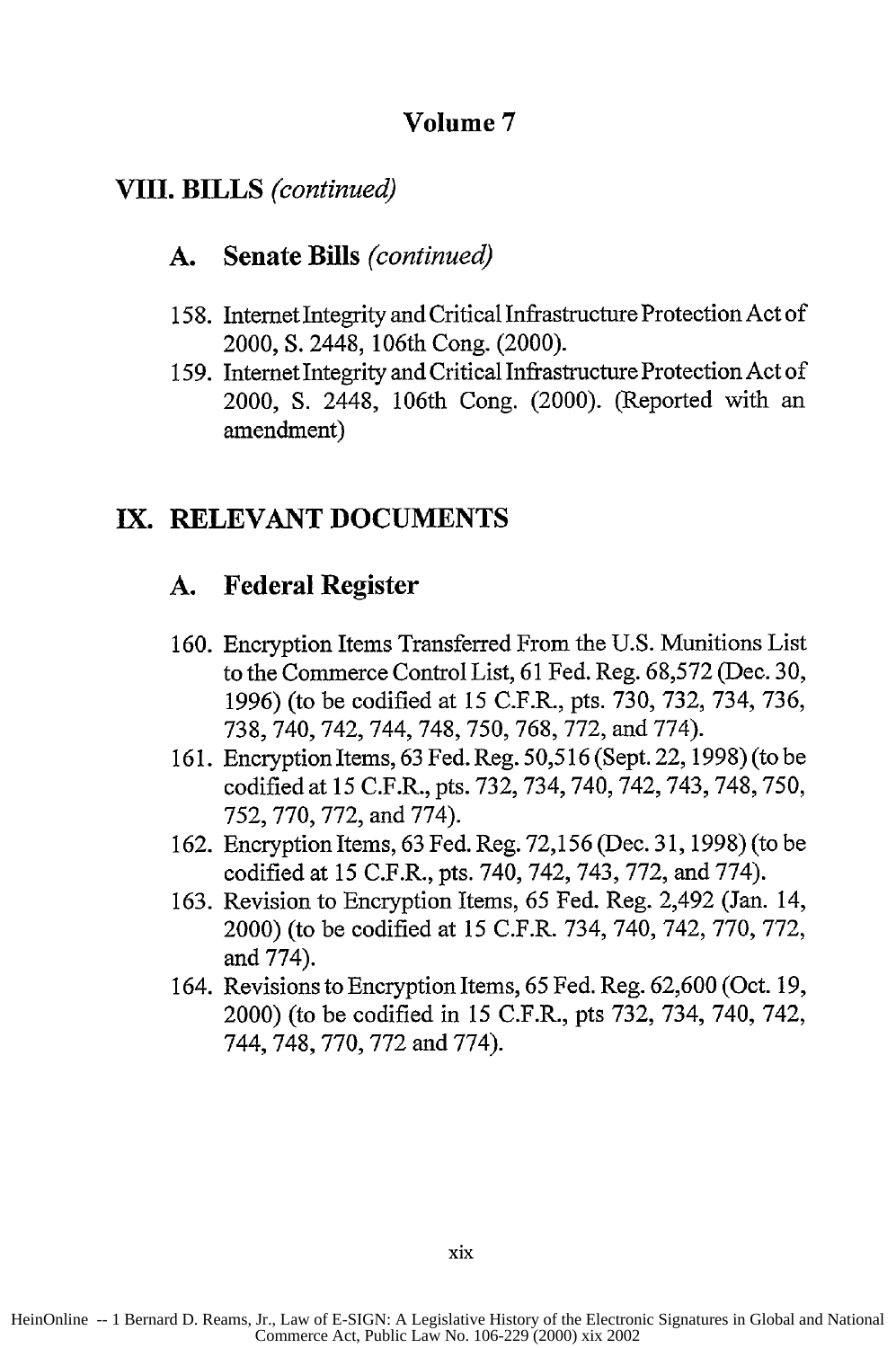#### **B. Other Administrative Documents**

- 165. EAR [Export Administration Regulations] License Exceptions 15 C.F.R. **§** 740 (2000).
- 166. U.S. Department of Commerce, Bureau of Export Administration Office of Strategic Trade & Foreign Policy Controls, Information Technology Controls Division, Commercial Encryption Export Controls, Encryption License Exception Chart (last modified Oct. 19, 2000), *available at* http://www.bxa.doc.gov /Encryption/lechartl.html.

#### **C. Miscellaneous Documents**

- 167. U.S. Congress, Office of Technology Assessment, Defending Secrets, *Sharing Data: New Locks and Keys for Electronic Information, OTA-CIT-310* (Washington, DC: U.S. Government Printing Office, October 1987).
- 168. U.S. Congress, Office of Technology Assessment, *Electronic Bulls & Bears: U.S. Securities Markets & Information Technology, OTA-CIT-469* (Washington, DC: U.S. Government Printing Office, September 1990).
- 169. U.S. Congress, Office of Technology Assessment, *Protecting Privacy in Computerized Medical Information, OTA-TCT-576* (Washington, DC: U.S. Governmental Printing Office, September 1993).
- 170. U.S. Congress, Office of Technology Assessment, *Issue Update on Information Security and Privacy in Network Environments, OTA-BP-ITC-1471* (Washington, DC: U.S. Governmental Printing Office, June 1995).
- 171. Keith G. Tidball and Richard A. Best, Jr., *The Encryption Debate: Intelligence Aspects,* CONG. RES. SERVICE. REP. FOR CONG. (Nov. 4, 1998).
- 172. Glenn J. McLoughlin, *Federal Government Information Technology Policy: Selected Issues,* CONG. RES. SERVICE. REP. FOR CONG. (Jan. 5, 1999).

HeinOnline -- 1 Bernard D. Reams, Jr., Law of E-SIGN: A Legislative History of the Electronic Signatures in Global and National Commerce Act, Public Law No. 106-229 (2000) xx 2002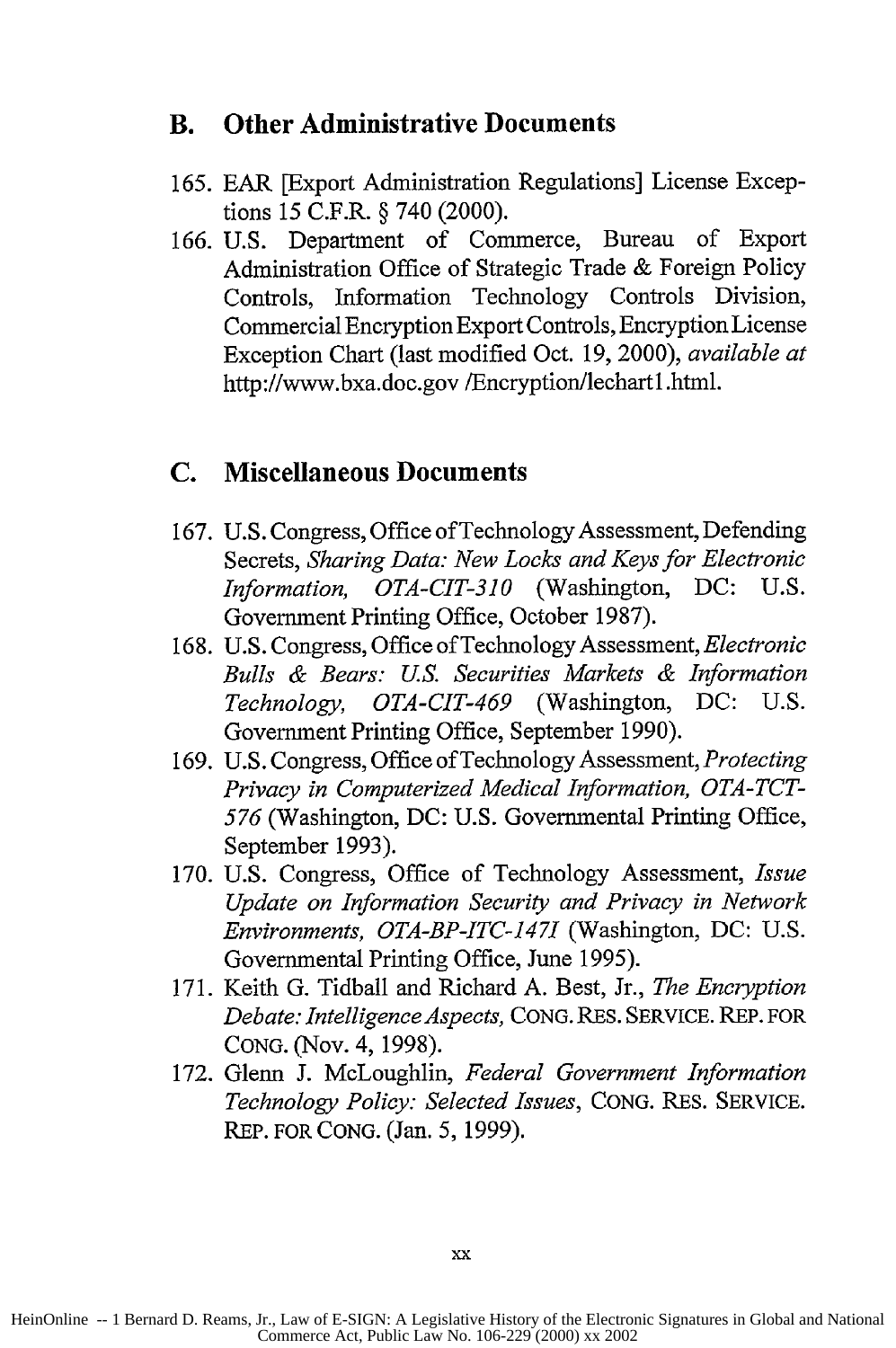- 173. KEITH A. RHODES, U.S. GEN. ACCOUNTING OFFICE TESTIMONY, INFORMATION SECURITY: THE PROPOSED COMPUTER SECURITY ENHANCEMENT ACT OF 1999 (Sept. **30,** 1999).
- 174. JACKL. BROCK, U.S. GEN. ACCOUNTING OFFICE TESTIMONY, CRITICAL INFRASTRUCTURE PROTECTION: FUNDAMENTAL IMPROVEMENTS NEEDED TO ASSURE SECURITY OF FEDERAL OPERATIONS (Oct. 6, 1999).
- 175. U.S. GEN. ACCOUNTING OFFICE REP., EXPORT CONTROLS: INTERNATIONAL SPACE STATION TECHNOLOGY TRANSFERS (Nov. 1999).
- 176. Jeanne J. Grimmett, *Encryption Export Controls,* CONG. RES. SERVICE. REP. FOR CONG. (May 10, 2000).
- **177.** Marcia S. Smith et al., *Internet: An Overview of Key Technology Policy Issues Affecting Its Use and Growth,* CONG. RES. SERVICE. REP. FOR CONG. (Aug. **25,** 2000).
- 178. Richard M. Nunno, *Encryption Technology: Congressional Issues,* Cong. Res. Service. Rep. for Cong. (Sept. 11, 2000).
- 179. LINDA **D.** KOONTZ, U.S. GEN. ACCOUNTING OFFICE TESTIMONY, INTERNET PRIVACY: COMPARISON OF FEDERAL AGENCY PRACTICES WITH FTC'S FAIR INFORMATION PRINCIPLES (Oct. 11, 2000).
- 180. U.S. GEN. ACCOUNTING OFFICE REP., ELECTRONIC SIGNATURE SYSTEM: BANK REGULATORS' EVALUATION OF ELECTRONIC SIGNATURE SYSTEM (Nov. 8, 2000).